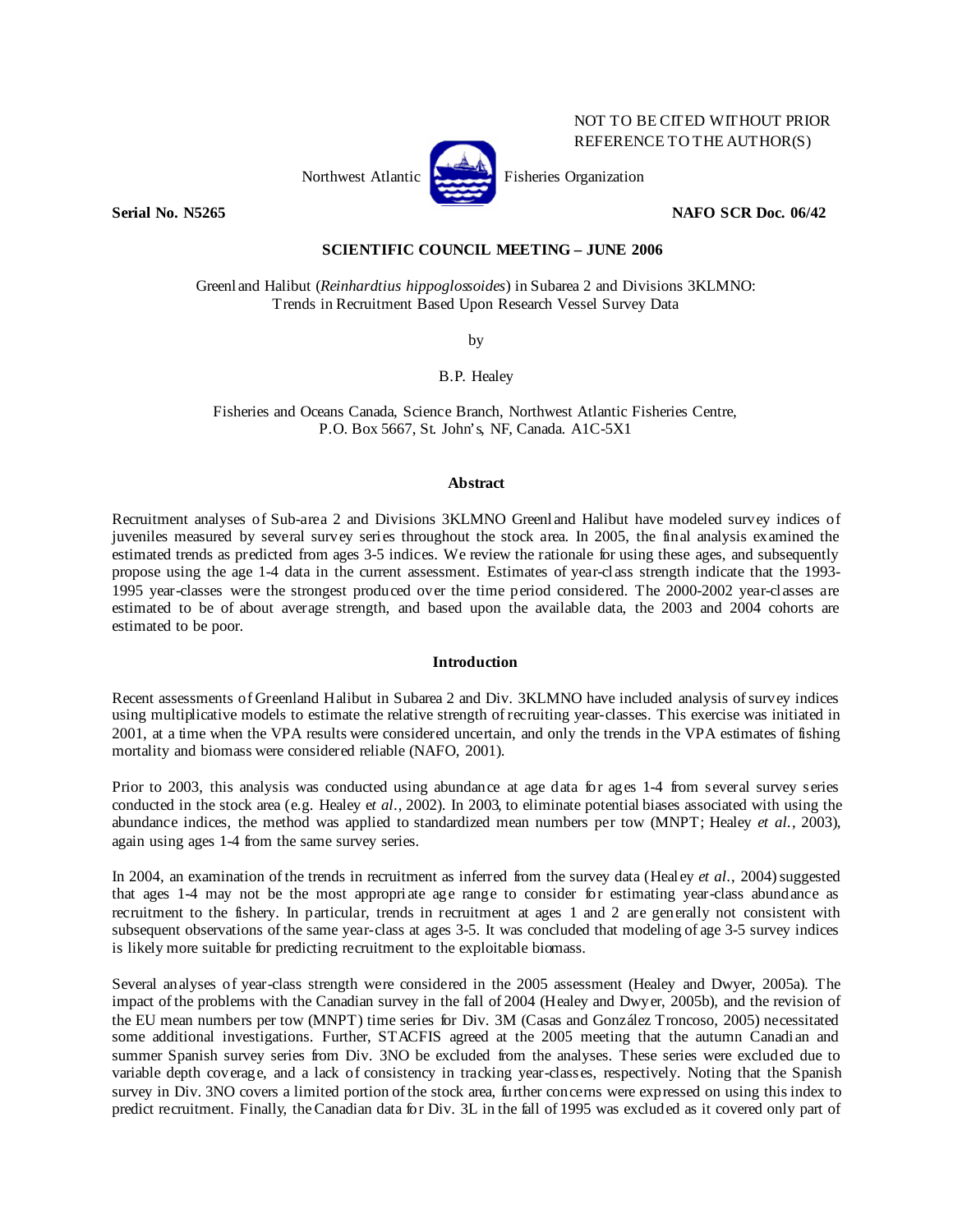the survey area. Only survey data at ages 3-5 were used in modeling. The estimated year-class strength from the final run in the 2005 assessment is presented in Fig. 1. The results indicate that the 1993-1995 cohorts were exceptionally strong and that subsequent recruitment was generally at or below the long-term average. The final estimated cohort (2001) indicated above-average recruitment, but was based upon limited data (observe the large confidence interval for this estimate).

### **Survey indices (at age) – Examination of the data**

The MNPT indices available for analysis are tabled by year-class in Table 1 for each survey. The available surveys are:

- i) EU July 3M (1991-2005; González Troncoso *et al*., 2006a),
- ii) Canadian Fall 2J3K (1978-2005; Healey *et al*., 2006),
- iii) Canadian Fall 3L 3NO, (1997-2005; Healey *et al*., 2006),
- iv) Canadian Fall (1995-2005; Healey *et al*., 2006),
- v) Canadian Spring 3LNO (1996-2005; Healey *et al*., 2006), and
- vi) EU-Spain Summer 3NO (1997-2005, González Troncoso *et al.*, 2006b).

González Troncoso et *al.* (2006b) describe revisions to the entire Spanish 3NO time-series.

The survey indices considered in these recruitment analyses are plotted by age (ages 1-5) in Fig. 2. The horizontal line in each panel is the mean of the index for that particular age. We display the data separately for each age group to examine the consistency within and between each survey (for additional detail, see González Costas and González Troncoso, 2005).

The EU MNPT data from summer surveys in Div. 3M are presented in Fig. 2a. This index has clearly measured the strong year-classes of 1993-1995. For the recent cohorts, improvements are evident up until about the 2000 or 2001 cohorts. The age 1 data in particular exhibit substantial declines for the more recent cohorts.

The Canadian fall MNPT indices (Campelen or equivalent) from Div. 2J+3K are presented by age in Fig. 2b. This is the longest time series available (1978-2005), and it is from this series that the cohort strength estimates prior to the early 1990s are produced. Results generally indicate that all recent year-classes have been below average; however, the trends at age 1 and age 2 suggest that recent cohorts are above the long term average. In addition, we note that there are different interpretations of the relative strength of the mid-1980s cohorts compared to the mid-1990s cohorts at ages 1-2 compared to that for ages 3-5. A likely explanation for this phenomenon is poor Engels to Campelen conversion factors for Greenland Halibut at ages 1 and 2 within Canadian surveys. More particularly, this is most likely caused by multiplicative conversions. The Campelen 1800 shrimp trawl is more efficient at catching juvenile Greenland Halibut: the Engels gear used in the Canadian surveys was a modified commercial groundfish otter-trawl. Use of multiplicative conversion factors means that the zero catches in the Engels time series will be "converted" to Campelen zeroes, which is undoubtedly an under-correction. Some discussion of this situation is presented by Warren (1996).

The year-class strength for ages 1-5 from Canadian fall MNPT in Div. 3L (Fig. 2c) clearly show that the 1993-1994 cohorts were above average. The 1995 year-class is above average at ages 1-2, but at ages 3-5, this cohort was average or below average. In addition, results indicate that the 2000 cohort is about average, following the below-average yearclasses of the late 1990s.

The age 1-5 data from the Canadian fall MNPT from Div. 3NO (Fig. 2d) indicates that all recent year-classes are below average.

The Canadian spring MNPT index from Div. 3LNO (Fig. 2e) measured the 1993 and 1994 year-classes as being above average; with some evidence of a year-effect in 2003.

The Spanish summer MNPT index from Div. 3NO has recently been age-disaggregated (González Troncoso and Casas, 2005). At ages 1-5, this index (Fig. 2f) suggests some evidence of year-effects as with the Canadian autumn Div. 3NO index. The age 1 and 2 data are especially variable. Of note, the 1994 cohort was measured to be average at age 3, as was the 1993 cohort in the age 4 data, whereas other survey series and fishery data indicate that these cohorts have been among the strongest in the recent period.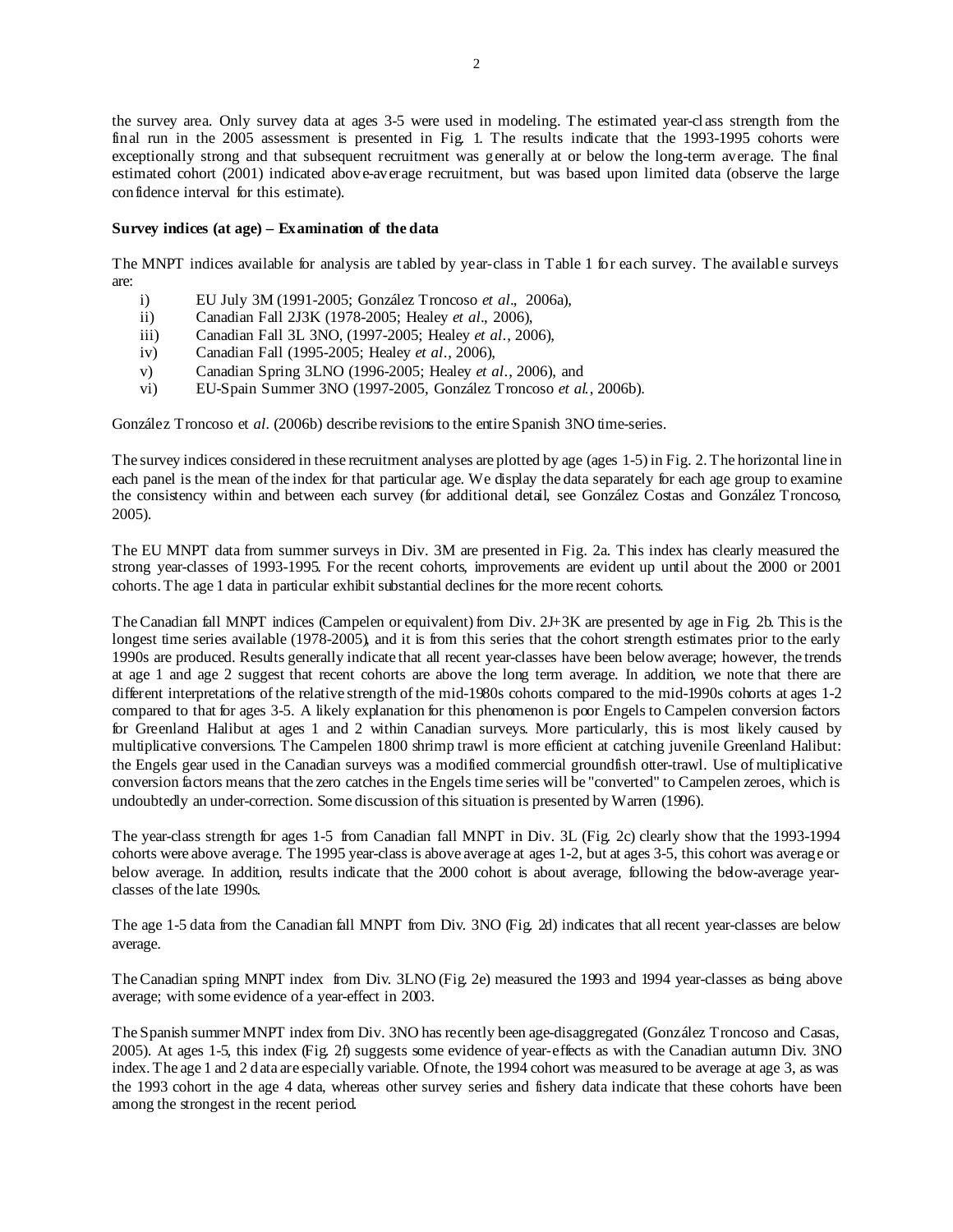#### **Input Data**

As noted, the most recent assessments of this stock have used only survey data at ages 3-5 to estimate year-class strength. The following argument for this choice of ages was put forth by Healey *et al.* (2003): "*In particular, trends in recruitment at ages 1 and 2 are generally not consistent with subsequent observations of the same year-class at ages 3-5. We suggest that modeling of age 3-5 survey indices is likely more suitable for predicting recruitment to the exploitable biomass*". We propose and subsequently applied an alternative approach – to exclude converted data from the Canadian fall survey, and return to ages 1-4 for modeling. Only within the converted time series is it that the perceptions of year-class strength are different at ages 1-2 compared to ages 3-5 (although we note the variability in the Spanish Div. 3NO index at ages 1 and 2). We advise exclusion of the age 5 data in estimation as the XSA results from the previous assessment (Healey and Mahé, 2005) indicate that fishing mortality at age 5 is nonnegligible for a number of years. Although we advocate using ages 1-4 in the modeling, in the next section, we also describe comparative analysis and determine how the estimated strength of year-classes changes when based upon the age 1-5 data and also age 3-5 data. Note that the usage of additional age groups permits estimation of more recent cohorts.

#### **Model of YC Strength – Analysis of MNPT**

We use a multiplicative model to estimate the relative year-class strength produced by the spawning stock as indicated from survey indices (MNPT). On a log-scale the model can be written as follows:

$$
log(I_{s,a,y}) = \mu + Y_y + (SA)_{s,a} + \varepsilon_{sa,y},
$$

where:  $\mu$  = overall mean *s* = survey subscript  $a =$ age subscript *y* = year-class subscript  $I = Index (MNPT)$ *Y* = year-class effect *SA* = Survey \* Age effect, and  $\varepsilon$  = error term.

Estimation of model parameters performed using PROC MIXED in SAS/OR software (using method=REML).

Following the established approach of this method, we fit a model first using 16 survey-age variance parameters (4 ages x 4 surveys). Subsequently, a model including a variance parameter for each survey, and an additional model with a common variance parameter for all data are fitted to the data. Likelihood ratio tests (below) indicate that the model with a common variance parameter is not significantly different than the other two models.

| <b>Null Model</b>      | <b>Test Statistic</b> | df | p-value  |
|------------------------|-----------------------|----|----------|
| One vp for each survey | 21.013                | 12 | 0.050187 |
| Common vp              | 6.643                 |    | 0.084183 |

\*Indicates the model compared to the full 15 variance parameter model.  $(vp = variance parameter)$ 

The estimates of relative year-class strength for this dataset, using the single variance parameter model, are presented in Fig. 3. Results indicate that the 1993-1995 cohorts were the strongest in the series. Year-classes from 1998-2002 had shown an improving trend, but the available data for the 2003 and 2004 year-classes suggest that these are relatively poor. We note that the 2001 cohort, which was estimated to be above average in the previous assessment (again with the proviso regarding limited data to estimate this cohort), is currently estimated to be of average strength. Standardized residuals are presented in Fig. 4.

The sensitivity of the model estimates to the age-ranges included in the input data set were evaluated. In Fig. 5, relative year-class strength estimated using: (i) ages 1-4, (ii) ages 1-5, and (iii) ages 3-5 are presented. For ease of comparison,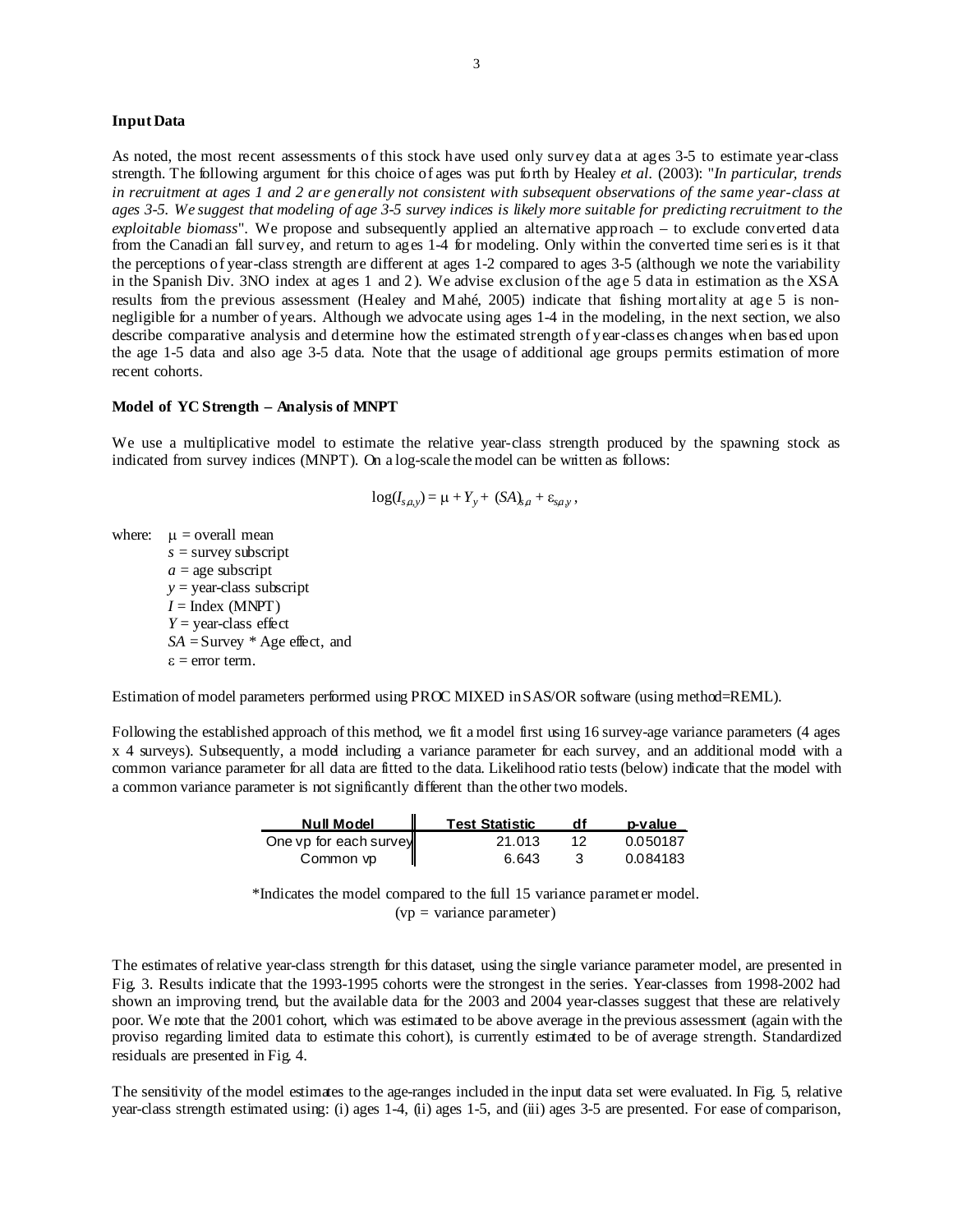the 1990 estimate is scaled to 1 for each series. Results are quite robust; the trends are highly correlated over the time period considered.

The sensitivity of the estimates to the inclusion/exclusion of the Canadian Divs. 2J+3K Campelen-converted data was also explored. In Fig, 6, the resulting estimates are presented. In addition, we compare each of these results to the estimated recruitment from the previous assessment. Observe that the estimated year-class strength is largely insensitive to the exclusion of the converted data. (The 1976-1989 cohorts are no longer estimated because the Div. 2J+3K converted data is the only source of data for these years.) Also, from 1990 onward, the estimates of relative year-class strength are very similar to the age 1 recruits estimated from XSA. This is hardly surprising, as the input two datasets are quite similar.

#### **Conclusion**

Relative year-class strength estimated from this approach indicates that the 1993-1995 cohorts are the strongest over the entire time period considered. The 1998-2001 cohorts showed an improving trend, but subsequent recruitment is estimated to have been declining.

#### **Acknowledgements**

The authors gratefully acknowledge the efforts of EU colleagues in providing survey data in advance of the June meeting of Scientific Council. Dawn Maddock Parsons provided comments on an earlier draft.

#### **References**

- Casas, J.M., and D. González Troncoso. 2005. Results from bottom trawl survey on Flemish Cap of July 2004. NAFO SCR Doc. 05/35, Ser. No. N5121.
- González-Costas, F., and D. González. 2005. Quality of tuning series in the assessment of Greenland halibut in Subarea 2 and Divisions 3KLMNO. NAFO SCR Doc. 05/37, Ser. No. N5123.
- González Troncoso, D., and J.M. Casas. 2005. Calculation of the C alibration Factors from the Comparative Experience between the R/V *Cornide de Saavedra* and the R/V *Vizconde de Eza* in Flemish Cap in 2003 and 2004. NAFO SCR Doc. 05/29, Ser. No. N5115.
- González Troncoso, D., J.M. Casas, and F. Saborido-Rey. 2006a. Results from bottom trawl survey on Flemish Cap of July-August 2005. NAFO SCR Doc. 06/16, Ser. No. N5121.
- González Troncoso, D., E. Román, and X. Paz., 2006b. Results for Greenland halibut and American Plaice of the Spanish survey in NAFO Divisions 3NO: biomass, length distribution and age distribution for the period 1997- 2005. NAFO SCR Doc. 06/12, Ser. No. N5227.
- Healey, B.P., N. G. Cadigan, and W. B. Brodie. 2002. Analysis of pre-recruit data from surveys for Greenland halibut in NAFO Subarea 2 and Divisions 3KLMNO. NAFO SCR. Doc. 02/21, Ser. No. N4625.
- Healey B.P., W.R. Bowering, and K.S. Dwyer. 2003. Estimating Year-class Strength and Total Mortality for Greenland halibut from Surveys in NAFO Subarea 2 and Divisions 3KLMNO. NAFO SCR Doc. 03/40, Ser. No. N4858.
- Healey B.P., W.R. Bowering, and K.S. Dwyer. 2004. Greenland Halibut (*Reinhardtius hippoglossoides*) in Subarea 2 and Divisions 3KLMNO: Trends in recruitment based upon research vessel survey data. NAFO SCR Doc. 04/46, Ser. No. N4998.
- Healey, B. P., and K. S. Dwyer. 2005a. A Simple Examination of Canadian Autumn Survey Trends in NAFO Divisions 3LNO for Greenland Halibut and American Plaice: The Impact of Incomplete Coverage of this Survey in 2004. NAFO SCR Doc. 05/34, Ser. No. N5117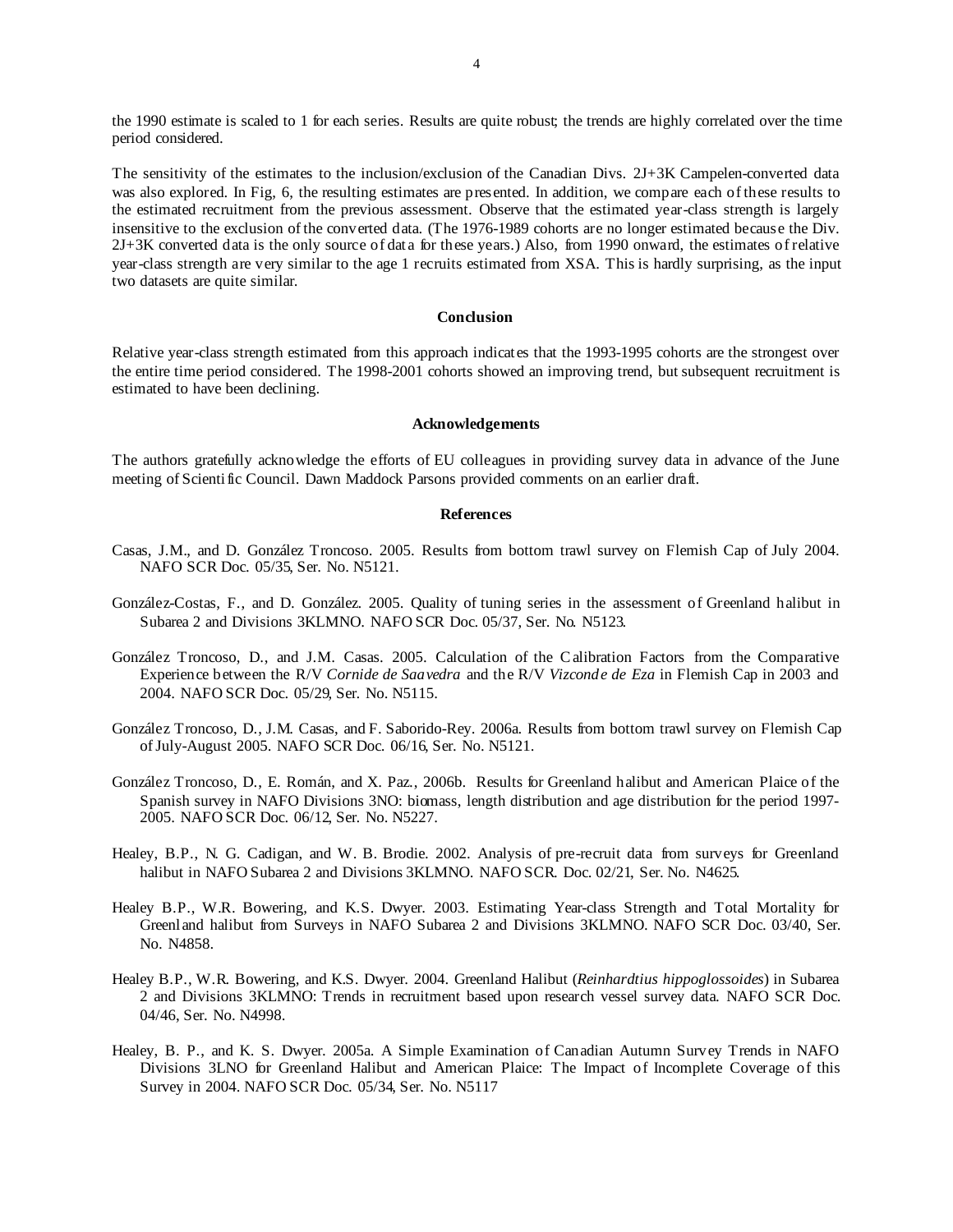- Healey, B.P. and K.S. Dwyer. 2005b. Greenland Halibut (*Reinhardtius hippoglossoides*) in Subarea 2 and Divisions 3KLMNO: trends in recruitment based upon research vessel survey data. NAFO SCR Doc. 05/65, Ser. No. N5151.
- Healey, B.P., and J.-C. Mahé 2005. Greenland halibut in Subarea 2 + Divisions 3KLMNO: an analytical assessment based upon XSA & ADAPT. NAFO SCR Doc. 05/63, Ser. No. N5149.
- Healey B.P., K.S. Dwyer, and D. Maddock Parsons. 2006. Greenland Halibut (*Reinhardtius hippoglossoides*) in NAFO Subarea 2 and Divisions 3KLMNO: Stock Trends Based on Annual Canadian Research Vessel Survey Results During 1978-2005. NAFO SCR Doc. 06/34, Ser. No. N5257.
- NAFO, 2002. Scientific Council reports for 2001.
- Warren, W.G. 1996. Report on the Comparative Fishing Trial between the *Gadus Atlantica* and *Teleost*. NAFO SCR Doc. 96/28, Ser. No. N2701.

The data analysis for this paper was generated using SAS/OR software, Version 9.1.2 of the SAS System for Windows NT. Copyright © 1999-2006 SAS Institute Inc. SAS and all other SAS Institute Inc. product or service names are registered trademarks or trademarks of SAS Institute Inc., Cary, NC, USA. ® indicates USA registration.

Table 1 – Mean Numbers per set data (ages 1-5) used to model YC Strength of Greenland Halibut.

| YC   | 1      | 2     | 3     | 4      | 5 <sub>l</sub> |
|------|--------|-------|-------|--------|----------------|
| 1986 |        |       |       |        | 2.869          |
| 1987 |        |       |       | 1.311  | 2.303          |
| 1988 |        |       | 0.433 | 1.272  | 1.269          |
| 1989 |        | 0.257 | 0.556 | 0.861  | 1.921          |
| 1990 | 1.619  | 1.566 | 0.966 | 1.785  | 2.656          |
| 1991 | 2.085  | 1.548 | 1.697 | 1.909  | 4.203          |
| 1992 | 1.769  | 1.238 | 2.230 | 3.036  | 7.105          |
| 1993 | 1.777  | 2.543 | 2.415 | 6.497  | 12.334         |
| 1994 | 12.407 | 7.969 | 5.996 | 10.996 | 13.413         |
| 1995 | 5.843  | 3.775 | 7.685 | 10.468 | 7.092          |
| 1996 | 3.325  | 2.134 | 3.008 | 2.165  | 2.788          |
| 1997 | 2.735  | 0.700 | 0.595 | 0.993  | 3.786          |
| 1998 | 1.059  | 0.292 | 1.811 | 1.668  | 2.476          |
| 1999 | 3.748  | 1.433 | 2.795 | 1.514  | 6.965          |
| 2000 | 8.031  | 2.939 | 0.608 | 1.971  | 6.885          |
| 2001 | 4.081  | 1.000 | 4.373 | 2.496  |                |
| 2002 | 2.198  | 3.288 | 3.176 |        |                |
| 2003 | 2.192  | 0.811 |       |        |                |
| 2004 | 0.544  |       |       |        |                |

i) EU Div. 3M Survey (July; 1991-2005).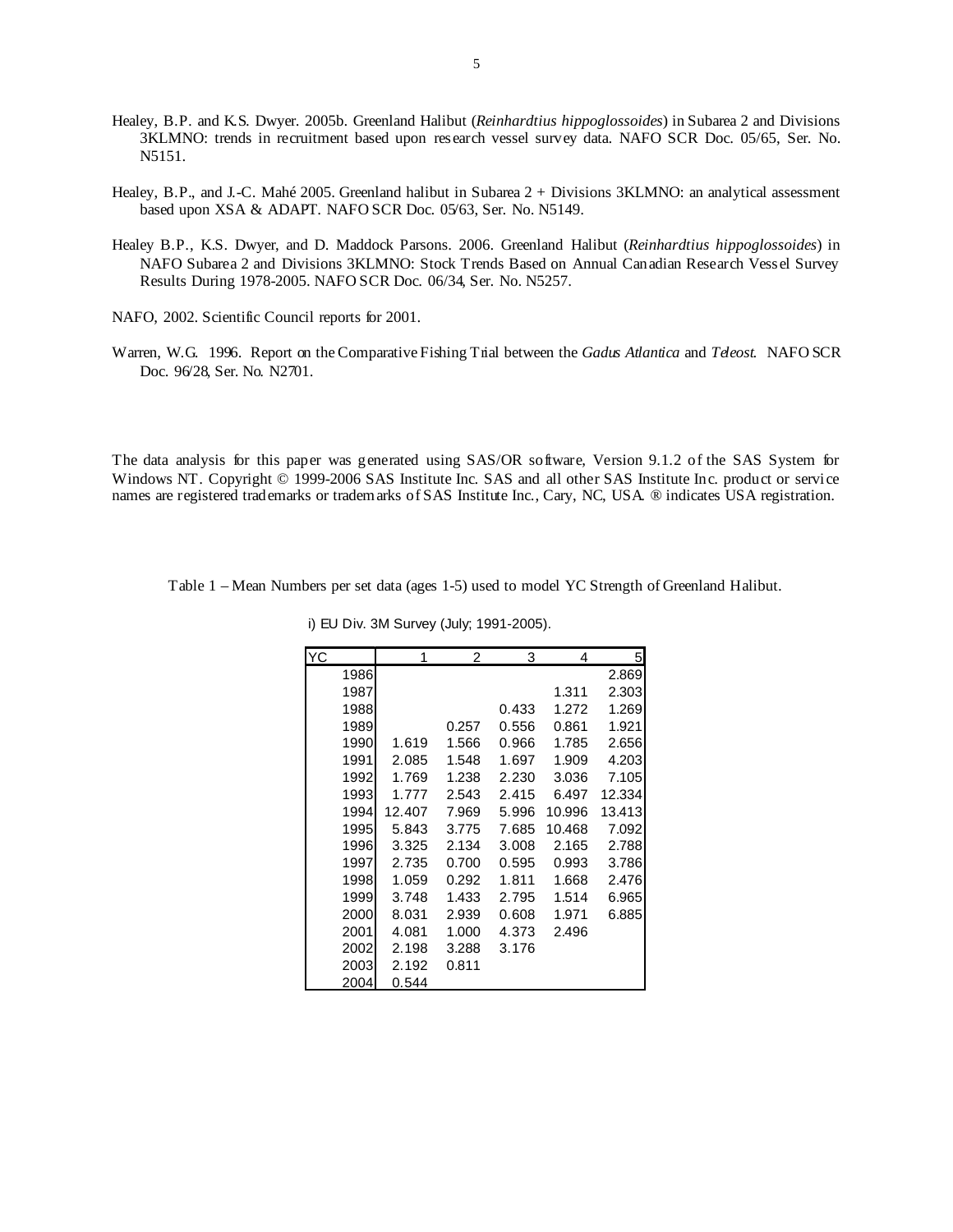| YC   | 1     | 2     | 3     | 4     | $\overline{5}$ |
|------|-------|-------|-------|-------|----------------|
| 1973 |       |       |       |       | 12.5           |
| 1974 |       |       |       | 19.52 | 7.47           |
| 1975 |       |       | 33.37 | 7.15  | 7.07           |
| 1976 |       | 40.24 | 13.47 | 5.58  | 6.58           |
| 1977 | 9.61  | 18.07 | 6.20  | 6.01  | 8.09           |
| 1978 | 10.81 | 6.53  | 15.42 | 10.81 | 10.45          |
| 1979 | 6.78  | 22.99 | 12.78 | 11.41 | 15.34          |
| 1980 | 19.39 | 5.10  | 10.56 | 10.29 | 9.50           |
| 1981 | 4.75  | 4.45  | 9.56  | 6.87  | 9.49           |
| 1982 | 1.66  | 7.11  | 8.71  | 14.64 | 9.62           |
| 1983 | 4.47  | 14.67 | 16.62 | 12.17 | 14.90          |
| 1984 | 24.59 | 13.96 | 29.44 | 17.03 | 17.40          |
| 1985 | 17.21 | 11.21 | 15.04 | 25.22 | 15.38          |
| 1986 | 5.04  | 10.54 | 23.84 | 23.39 | 9.05           |
| 1987 | 8.82  | 12.54 | 9.95  | 13.32 | 4.84           |
| 1988 | 7.10  | 5.26  | 6.08  | 13.59 | 5.56           |
| 1989 | 1.34  | 5.59  | 20.40 | 19.28 | 7.22           |
| 1990 | 13.80 | 23.78 | 64.00 | 18.90 | 6.63           |
| 1991 | 5.69  | 43.64 | 22.61 | 6.03  | 6.28           |
| 1992 | 8.08  | 21.62 | 15.13 | 9.54  | 10.37          |
| 1993 | 29.79 | 51.10 | 32.01 | 21.13 | 10.86          |
| 1994 | 49.93 | 47.82 | 43.61 | 21.87 | 20.04          |
| 1995 | 98.68 | 58.62 | 31.19 | 28.28 | 13.76          |
| 1996 | 28.05 | 25.07 | 24.07 | 13.20 | 9.77           |
| 1997 | 23.35 | 34.42 | 16.43 | 14.07 | 6.03           |
| 1998 | 15.99 | 21.94 | 17.00 | 9.68  | 6.39           |
| 1999 | 38.57 | 22.72 | 12.50 | 9.49  | 9.21           |
| 2000 | 43.90 | 24.08 | 11.69 | 12.31 | 10.30          |
| 2001 | 40.67 | 26.67 | 13.89 | 13.40 |                |
| 2002 | 45.70 | 32.93 | 8.40  |       |                |
| 2003 | 32.49 | 16.12 |       |       |                |
| 2004 | 15.49 |       |       |       |                |

ii) Canadian Div. 2J+3K Autumn RV (Campelen or Equivalent; 1978-2005).

|  |  |  |  |  |  |  | iii) Canadian Div. 3NO Autumn RV (Campelen; 1997-2005). |
|--|--|--|--|--|--|--|---------------------------------------------------------|
|--|--|--|--|--|--|--|---------------------------------------------------------|

| YC   |       | 2     | 3     | 4     | 5     |
|------|-------|-------|-------|-------|-------|
| 1992 |       |       |       |       | 0.909 |
| 1993 |       |       |       | 2.026 | 2.651 |
| 1994 |       |       | 3.517 | 2.435 | 0.686 |
| 1995 |       | 2.576 | 1.819 | 0.467 | 0.703 |
| 1996 | 0.591 | 0.783 | 0.5   | 0.19  | 0.357 |
| 1997 | 0.363 | 0.201 | 0.058 | 0.343 | 0.491 |
| 1998 | 0.035 | 0.055 | 0.333 | 0.472 | 0.281 |
| 1999 | 0.07  | 0.114 | 0.523 | 0.347 | 0.654 |
| 2000 | 0.08  | 0.191 | 0.361 | 0.472 | 0.39  |
| 2001 | 0.256 | 0.241 | 0.432 | 0.173 |       |
| 2002 | 0.315 | 0.371 | 0.202 |       |       |
| 2003 | 0.466 | 0.133 |       |       |       |
| 2004 | 0.064 |       |       |       |       |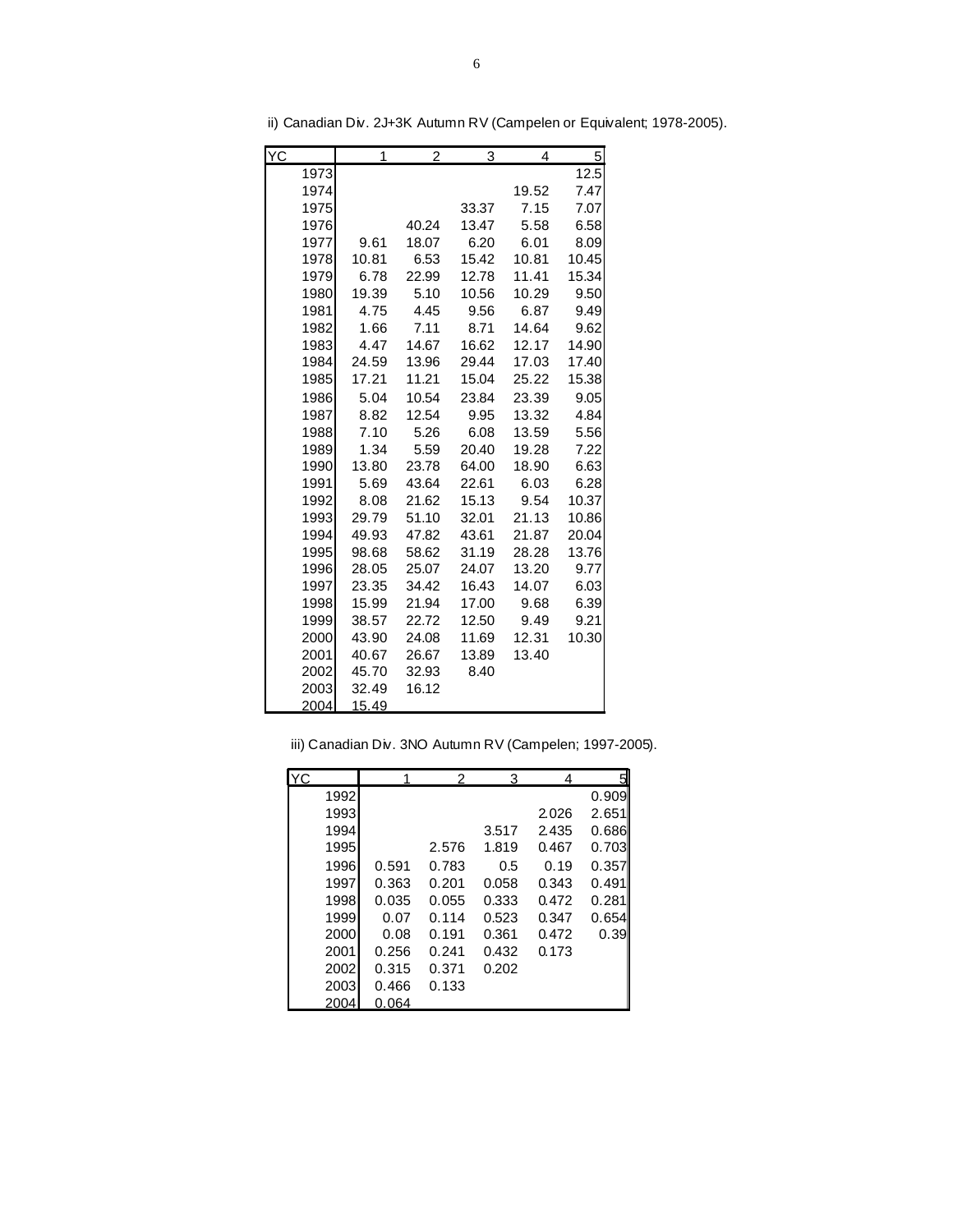| YC   |       | 2     | 3     | 4     | 51    |
|------|-------|-------|-------|-------|-------|
| 1990 |       |       |       |       | 1.658 |
| 1991 |       |       |       | 0.769 | 2.307 |
| 1992 |       |       | 1.331 | 2.478 | 4.306 |
| 1993 |       | 3.252 | 5.886 | 4.65  | 6.186 |
| 1994 | 4.489 | 4.569 | 4.777 | 5.153 | 3.228 |
| 1995 | 5.259 | 3.68  | 2.686 | 1.485 | 2.227 |
| 1996 | 1.856 | 2.141 | 0.659 | 1.309 | 1.568 |
| 1997 | 1.18  | 0.896 | 0.721 | 1.845 | 1.833 |
| 1998 | 0.108 | 1.853 | 1.159 | 1.545 | 2.001 |
| 1999 | 3.234 | 0.8   | 1.284 | 2.756 | 2.423 |
| 2000 | 2.745 | 1.239 | 2.51  | 3.157 | 2.588 |
| 2001 | 2.402 | 1.8   | 2.23  | 2.807 |       |
| 2002 | 3.131 | 2.306 | 1.142 |       |       |
| 2003 | 2.04  | 1.317 |       |       |       |
| 2004 | 1.307 |       |       |       |       |

iv) Canadian Div. 3L Autumn RV (Campelen; 1995-2005).

v) Canadian Div. 3LNO Spring RV (Campelen; 1996-2005).

| <b>YC</b> |       | 2     | 3     | 4     | 51    |
|-----------|-------|-------|-------|-------|-------|
| 1991      |       |       |       |       | 0.827 |
| 1992      |       |       |       | 2.183 | 1.461 |
| 1993      |       |       | 4.599 | 3.227 | 4.955 |
| 1994      |       | 4.241 | 5.16  | 6.186 | 3.388 |
| 1995      | 1.621 | 3.924 | 3.847 | 1.982 | 1.954 |
| 1996      | 1.162 | 0.814 | 1.149 | 1.506 | 0.796 |
| 1997      | 0.22  | 0.552 | 1.068 | 0.676 | 0.608 |
| 1998      | 0.292 | 1.069 | 0.739 | 0.581 | 1.055 |
| 1999      | 0.793 | 0.714 | 0.603 | 1.569 | 1.161 |
| 2000      | 0.565 | 0.572 | 1.663 | 1.184 | 1.372 |
| 2001      | 0.642 | 2.137 | 1.181 | 0.946 |       |
| 2002      | 0.926 | 0.572 | 1.09  |       |       |
| 2003      | 0.662 | 0.306 |       |       |       |
| 2004      | 0.353 |       |       |       |       |

vi) Spanish Divs. 3NO Survey (1997-2005).

| lYC. |        | 2     | 3     | 4     | 5     |
|------|--------|-------|-------|-------|-------|
| 1992 |        |       |       |       | 2.242 |
| 1993 |        |       |       | 3.806 | 5.058 |
| 1994 |        |       | 3.489 | 8.468 | 6.286 |
| 1995 |        | 5.523 | 9.085 | 9.307 | 3.842 |
| 1996 | 9.922  | 5.242 | 7.207 | 1.389 | 2.838 |
| 1997 | 1.711  | 4.805 | 0.800 | 1.070 | 1.139 |
| 1998 | 4.380  | 0.489 | 1.183 | 0.695 | 1.578 |
| 1999 | 2.917  | 5.901 | 1.023 | 1.910 | 1.238 |
| 2000 | 8.869  | 0.641 | 1.685 | 2.060 | 1.248 |
| 2001 | 2.911  | 2.399 | 2.086 | 1.116 |       |
| 2002 | 3.564  | 6.957 | 1.554 |       |       |
| 2003 | 1.218  | 1.220 |       |       |       |
| 2004 | 0.7632 |       |       |       |       |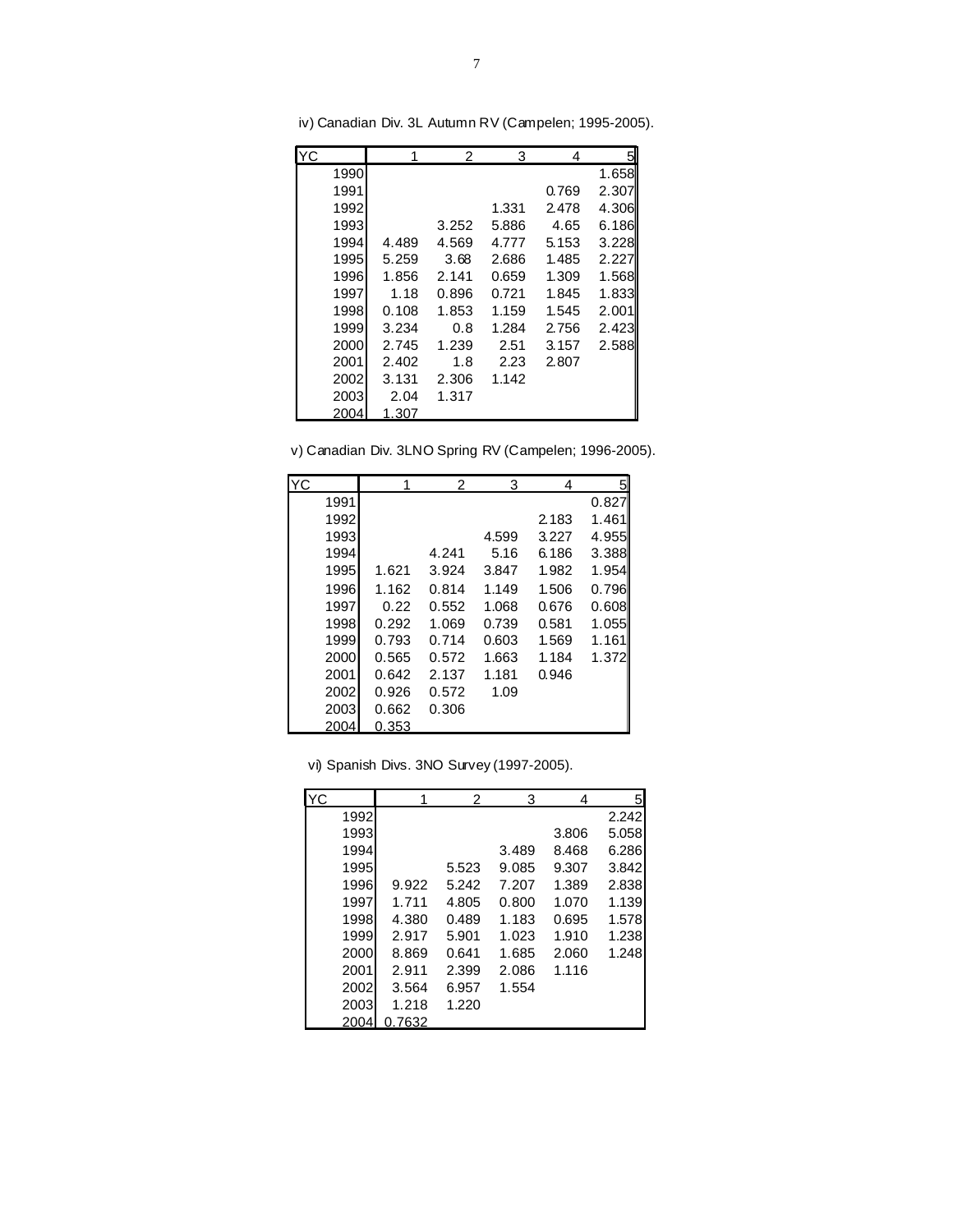

Fig. 1. Estimated year-class strength using age 3-5 MNPT data (+/- 2 SE's), from Healey and Dwyer (2005b). The solid horizontal line is the mean year-class strength.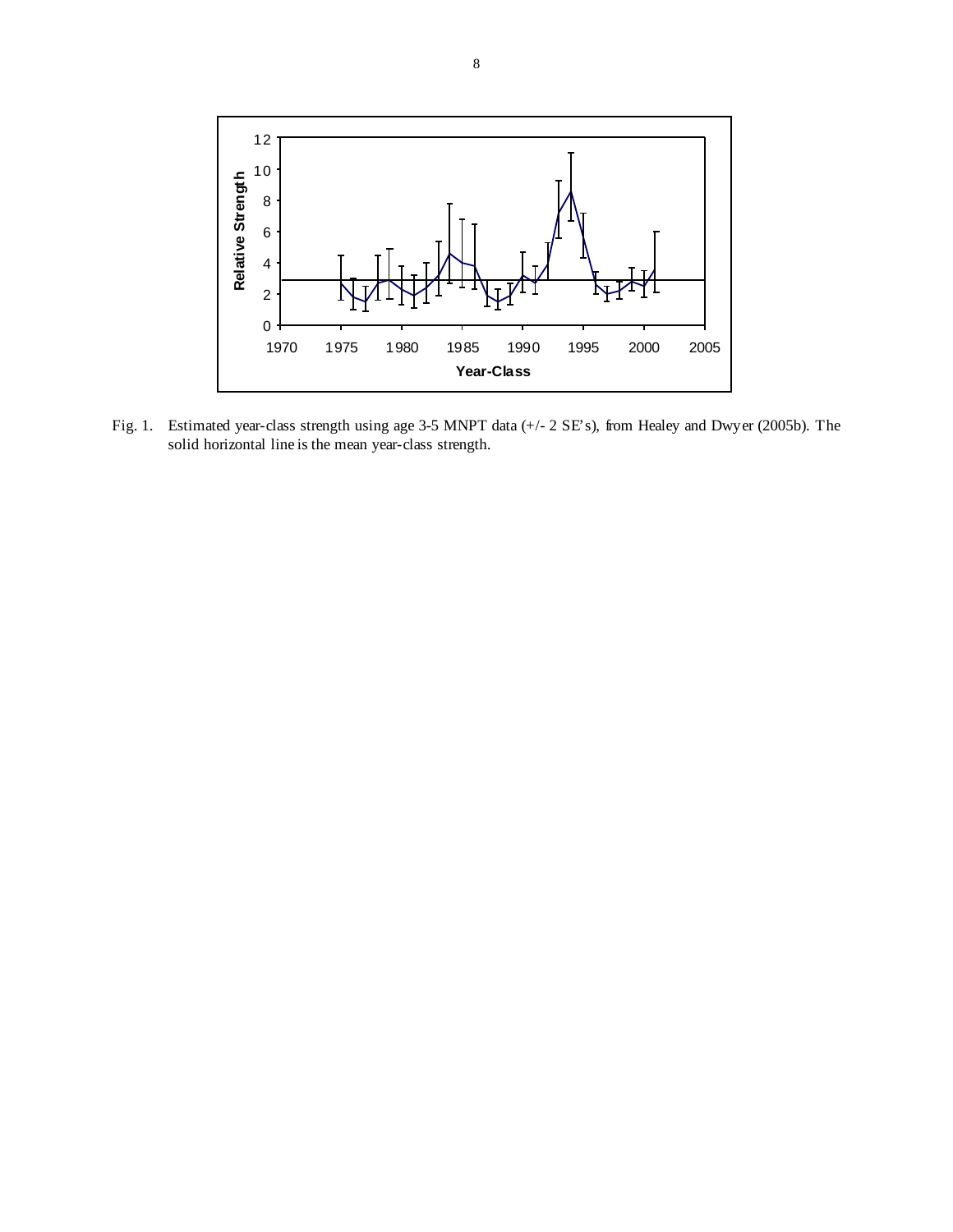

Fig. 2a. EU Div. 3M Survey data (July; 1991-2005) at ages 1-5, by cohort.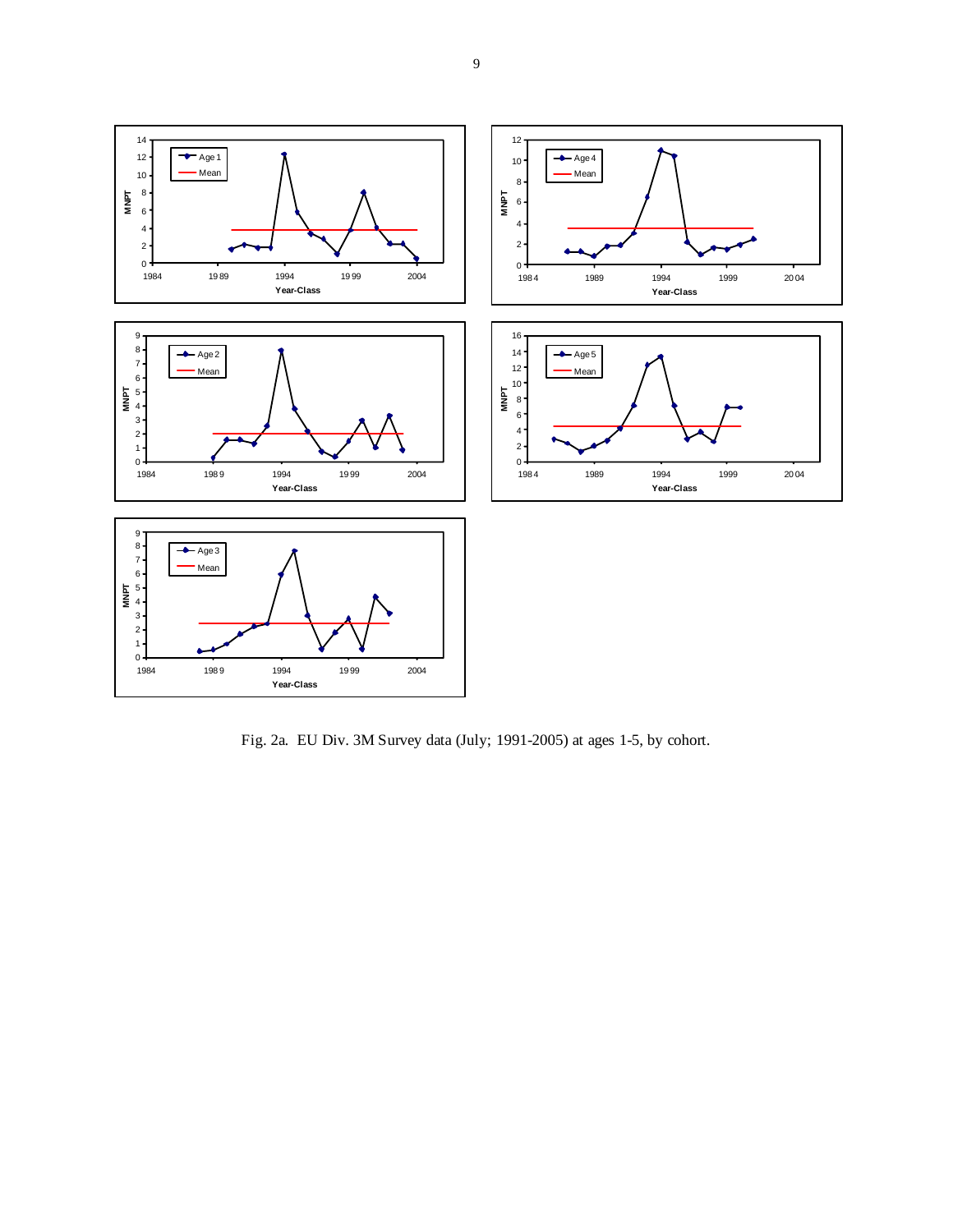

Fig. 2b. Canadian Div. 2J+3K data (Autumn; 1978-2005) at ages 1-5, by cohort.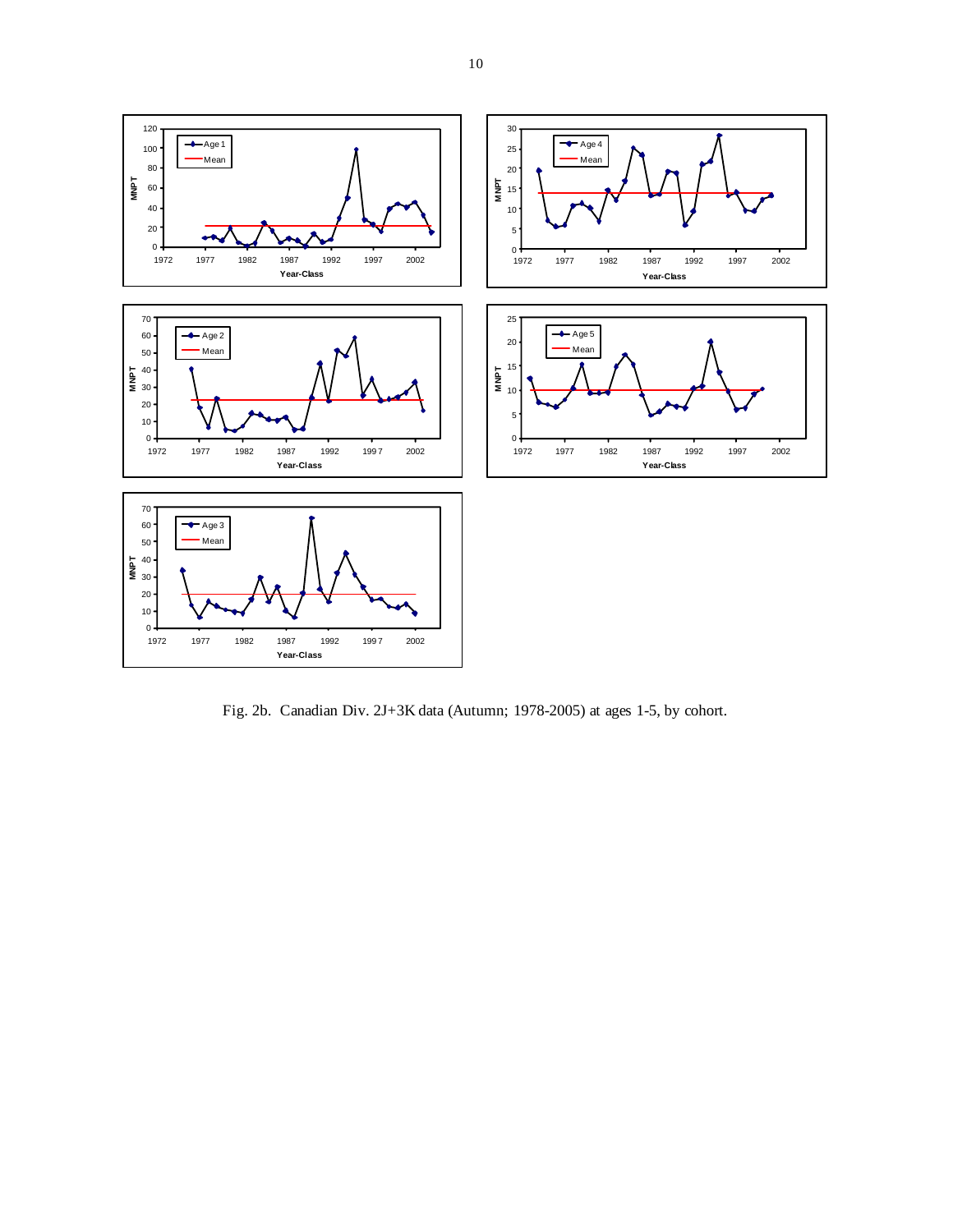

Fig. 2c. Canadian Div. 3L data (Autumn; 1996-2005) at ages 1-5, by cohort. The 2004 survey (hollow symbols) was incomplete (Brodie, 2005).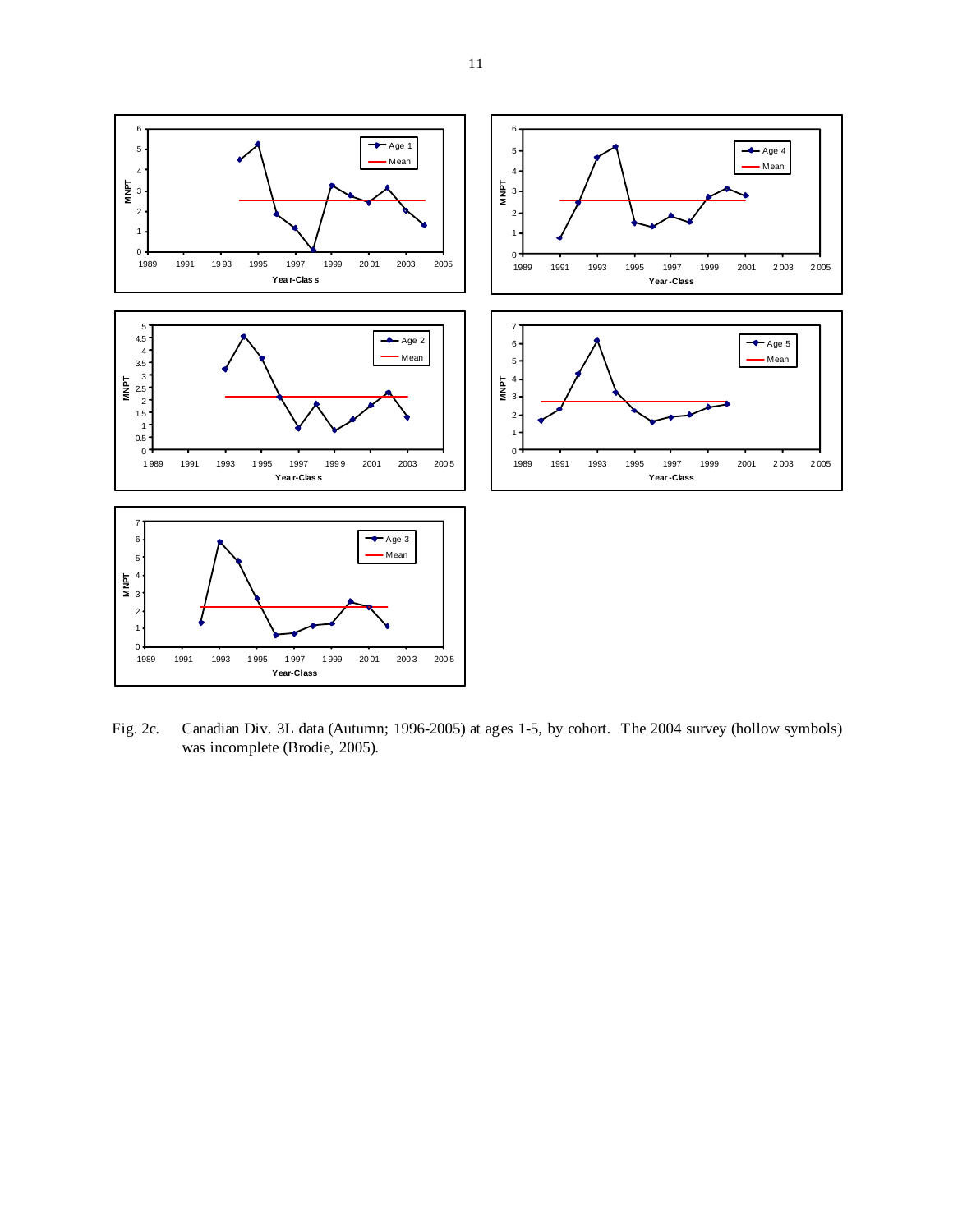

Fig. 2d. Canadian Div. 3NO data (Autumn; 1996-2005) at ages 1-5, by cohort. Note that the depth coverage of this survey has varied over time (Healey et. *al*., 2006).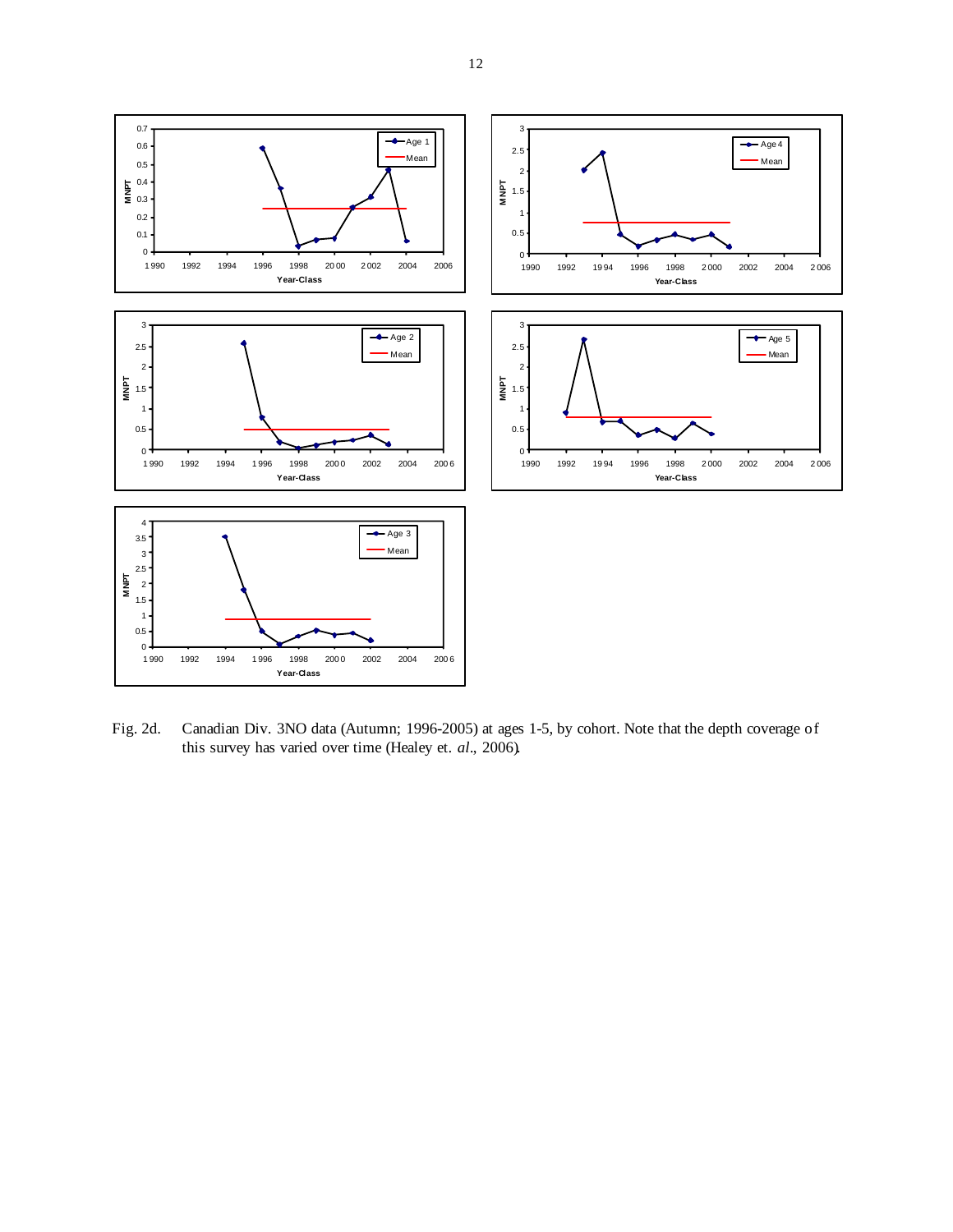

Fig. 2e. Canadian Div. 3LNO data (Spring; 1996-2005) at ages 1-5, by cohort.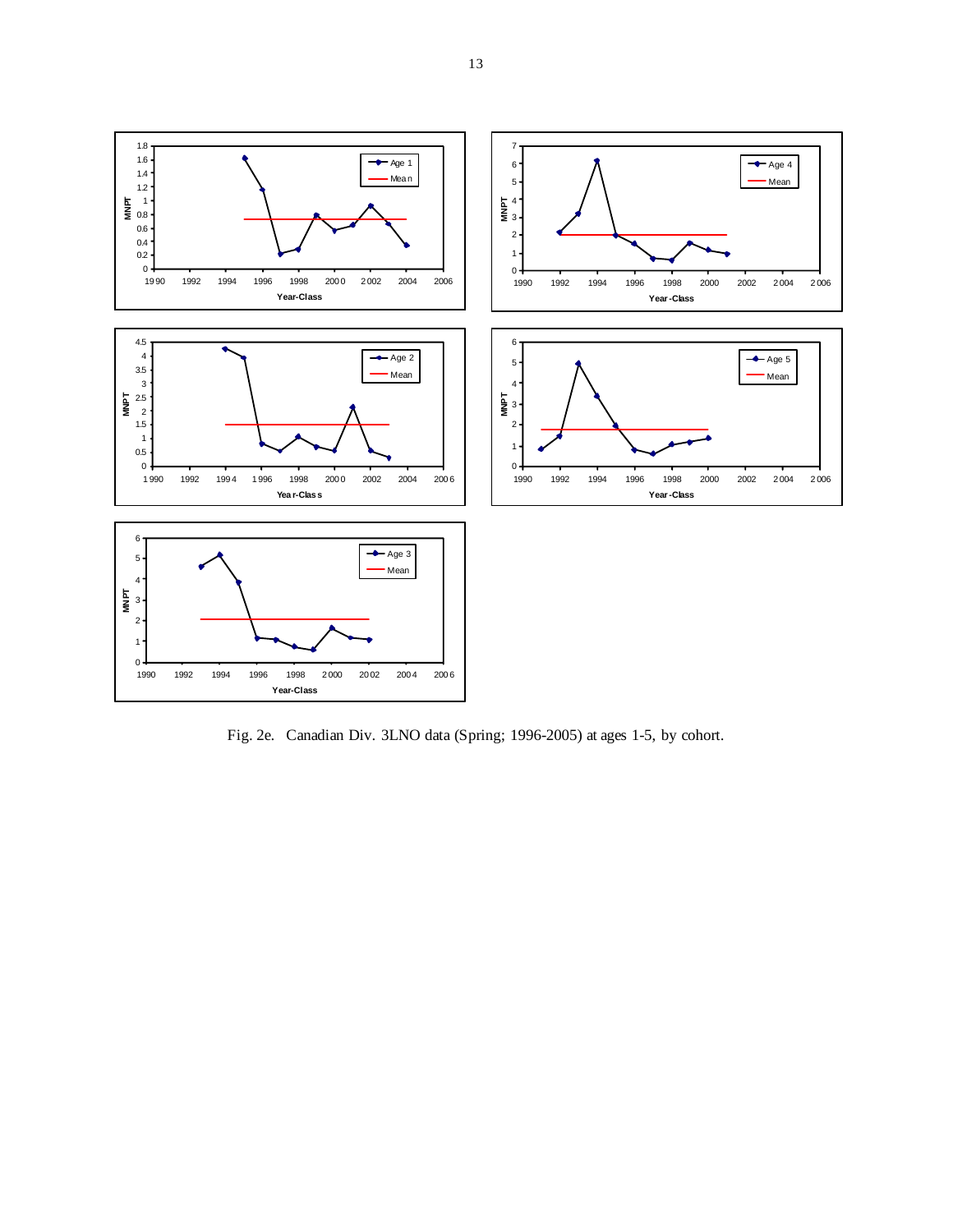

Fig. 2f. EU-Spain Div. 3NO data (Summer; 1997-2005) at ages 1-5, by cohort.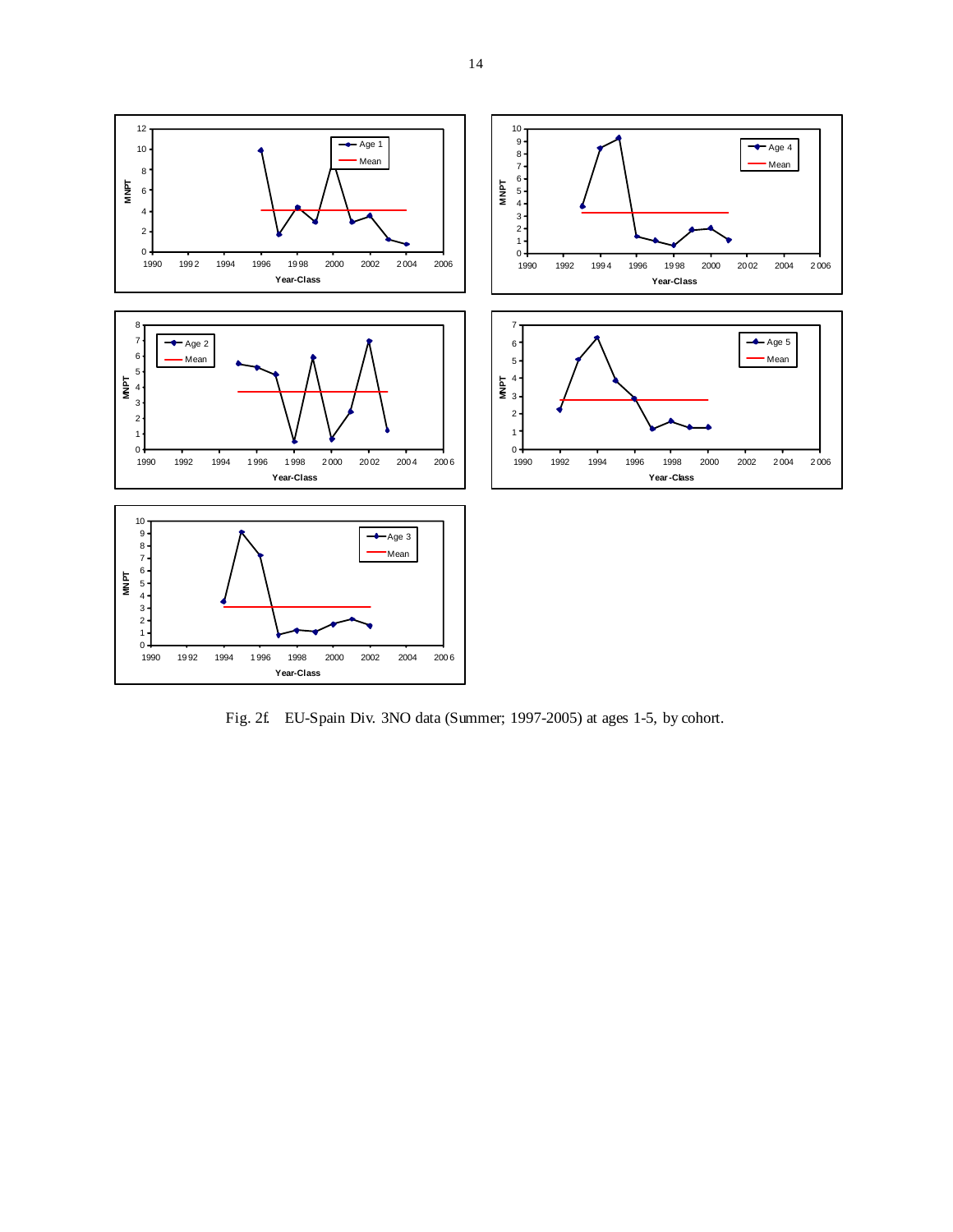

Fig. 3. Estimated year-class strength using age 1-4 MNPT data (+/- 2 SE's) with a single variance parameter estimated. The converted 2J+3K data are excluded from analysis. The dashed line indicates the model fit using 16 variance parameters. The solid line is the mean estimate of year-class strength from the single variance parameter model.



Fig. 4. Standardized residuals of model fit.